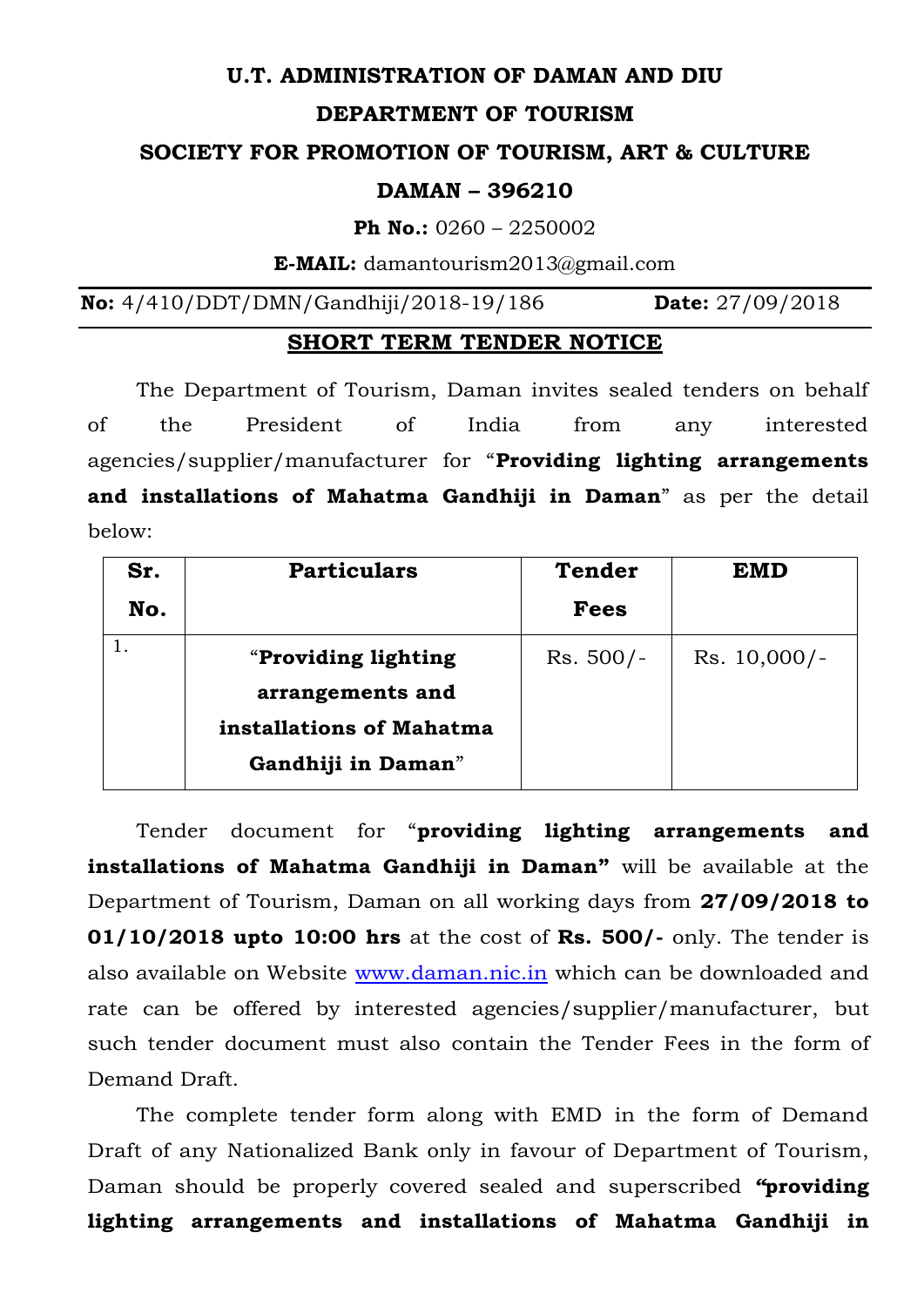**Daman"** on envelope and deliver it in person or post/courier so as to reach in the office of the Deputy Director Tourism, Department of Tourism on or before **10:30 hours on 01/10/2018.**

The tender will be opened on the same day in presence of the Tenderer if possible. Tender without EMD and valid tender document shall not be entertained.

The right to reject any or all tender without giving reason is reserved. The validity of the tender shall be for one year from the date of opening of the tender form.

Sd/-

Deputy Director Tourism/Member Secretary-SPOTAC Daman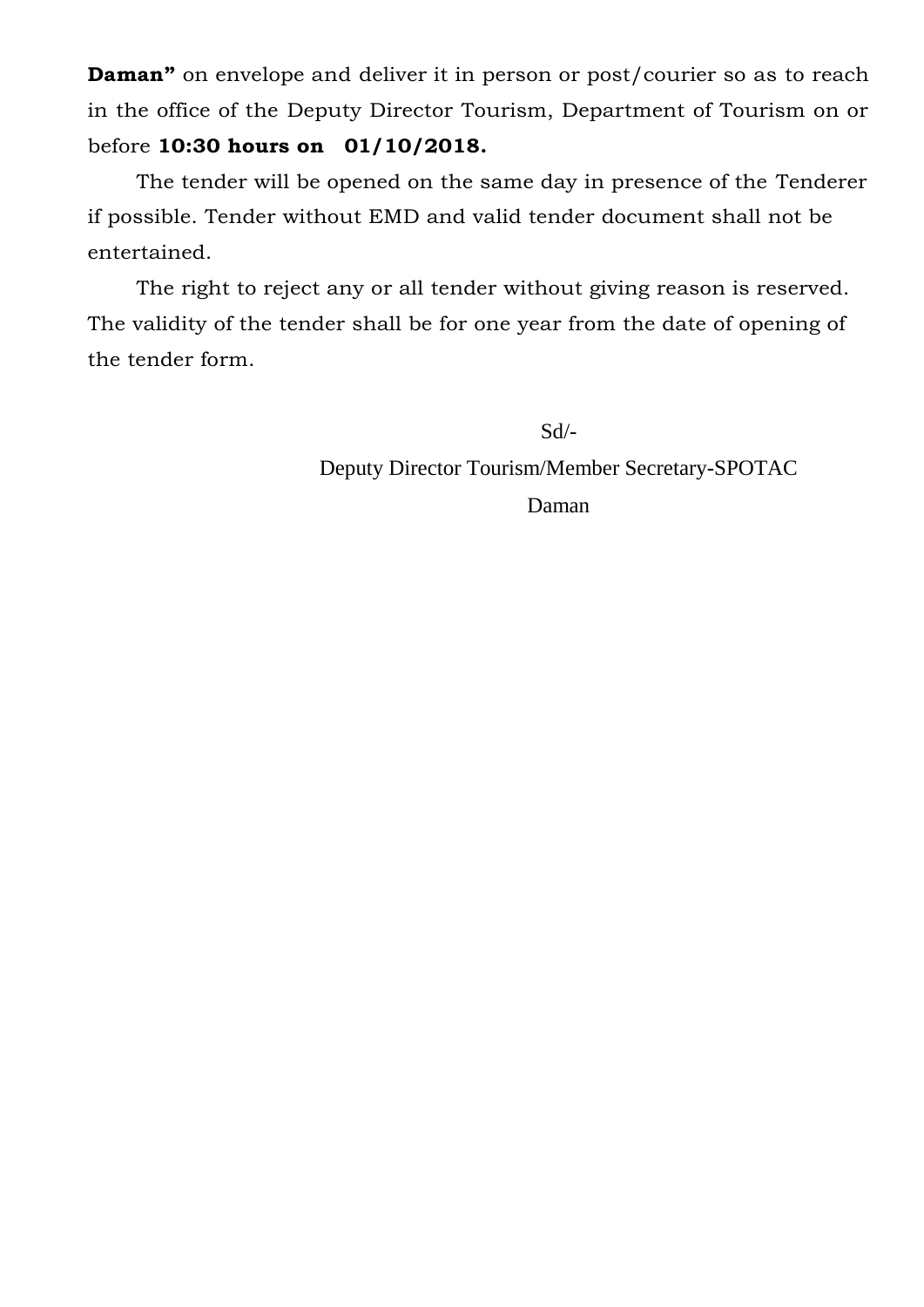# **LAST DATE OF ISSUE OF TENDER:01/10/2018 upto 10:00 hrs LAST DATE OF RECEIPT OF TENDER:01/10/2018 upto 10:30 hrs E.M.D. Rs. 10,000/-**

## **TENDER FORM**

|         |  |        | This tender is issued to Shri. M/s. | ot                                              |
|---------|--|--------|-------------------------------------|-------------------------------------------------|
| village |  |        |                                     | tender fees Rs. 500/- received vide receipt No. |
|         |  | dated: |                                     |                                                 |

Daman Date: /09/2018 Sd/

**Deputy Director Tourism/Member Secretary-SPOTAC Daman**

To,

The Deputy Director Tourism,

Daman.

I, the undersigned Shri. M/s hereby enclose the offer for *"***providing lighting arrangements and installations of Mahatma Gandhiji in Daman***"* as per "Annexure-I and Annexure-II" and also agree with the terms and conditions attached with this tender document as attached.

Place: Date: /09/2018.

Signature of the tenderer along with the rubber stamp

Note: Strike out whatever is not applicable.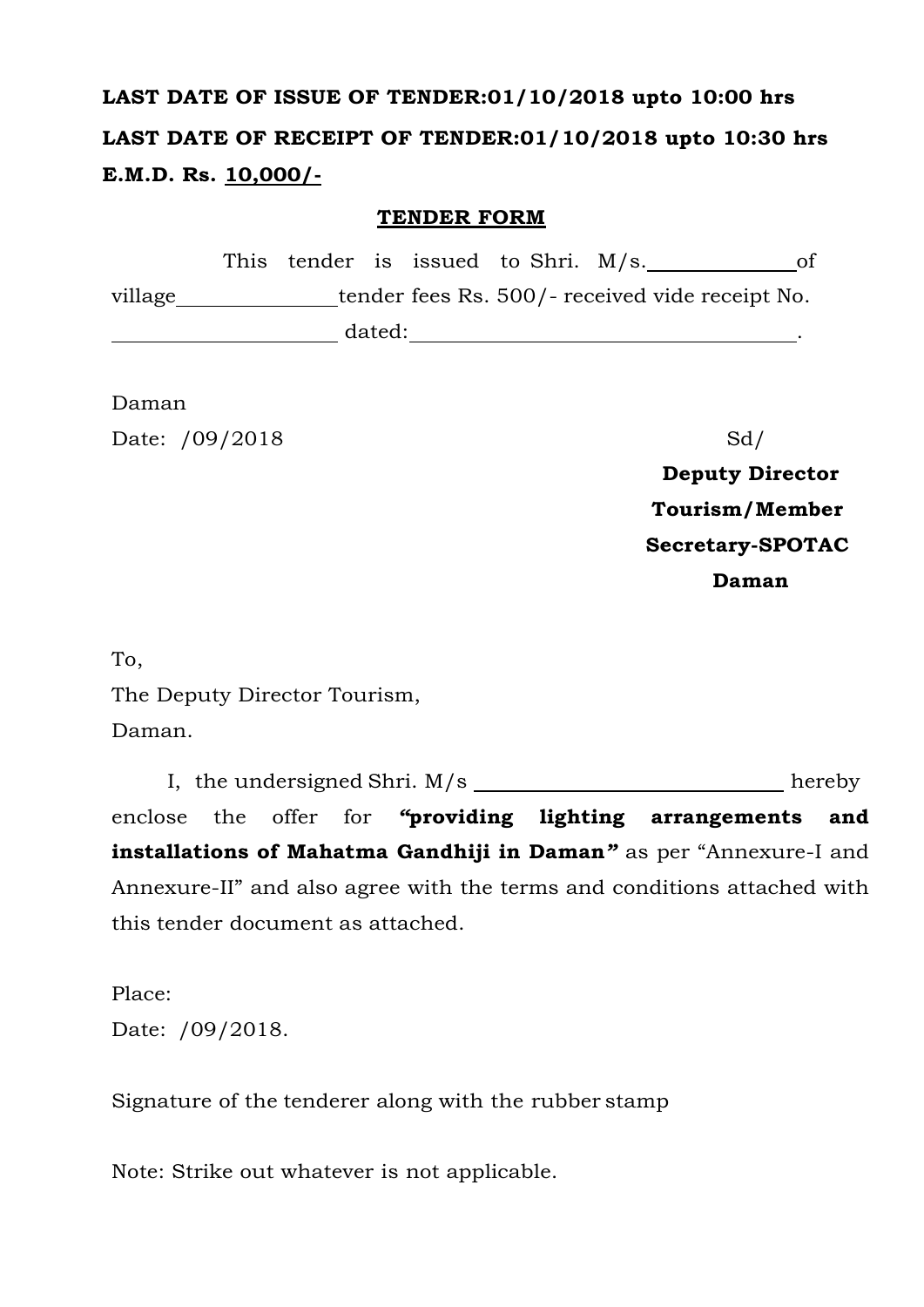#### **GENERAL TERMS AND CONDITION:**

- 1. The rate(s) quoted should be strictly for Daman and operative for supply orders issued by the department.
- 2. The rates should be quoted inclusive of all taxes. Any other taxes, etc. payable will be the responsibility of the tenderer and will be deducted from the bill by the department.
- 3. G.S.T as applicable has to be paid by the tenderer.
- 4. All other Taxes/duties/royalties charges payable on the sale/ transport etc. within and/or outside the State, the supplier shall be responsible for the same.
- 5. No extra charge for packing, forwarding and insurance etc. will be paid on the rates quoted.
- **6. The rates should be quoted only for the items specified in list of requirements and should be for the items of given specifications confirming to the standard(s) requirements of the given specification/ mark/ manufactures.**
- 7. Rates quoted for items other than the specification mark/manufactures will not be considered. However, indigenous manufactures may quote their own makes providing specific/ mark/manufacturers.
- 8. Where specifications/ mark/manufacture are not specified by this office the rates should be quoted only for the standard quality showing the specification in tender.
- 9. The decision of the Tender Inviting Officer for acceptance rejection of any item mention including the decision for equivalent specification, standard and quality etc. of articles shall be final.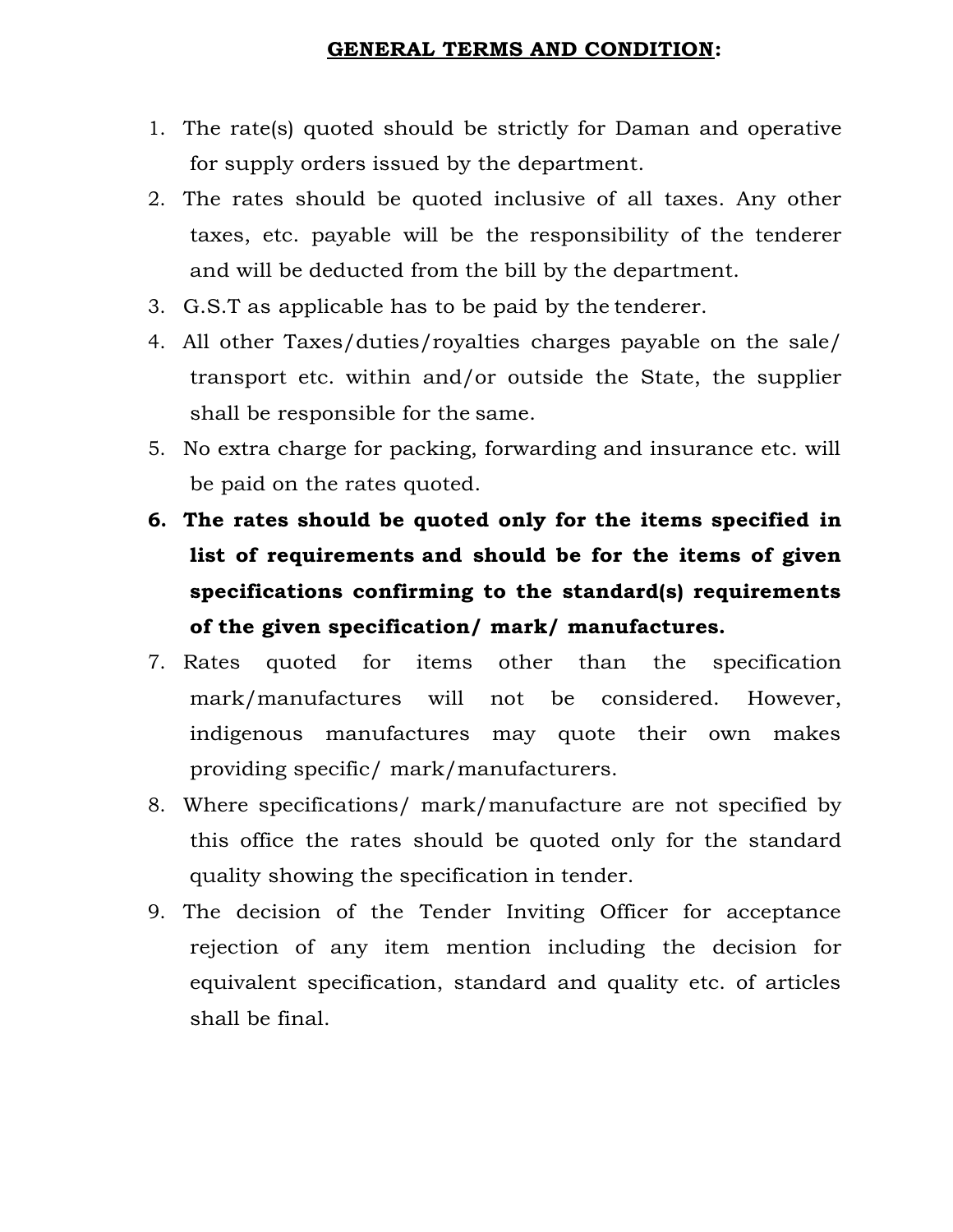- 10. The tenderer should enclose E.M.D. of **Rs. 10,000/-** with tender as Earnest Money Deposit by drawing a Demand Draft of any scheduled Bank at Daman in favour of the Officer Inviting Tenders. Tenders received without Earnest Money will be summarily rejected.
- 11. The amount of Earnest Money paid by the Tenderer (s) in form of EMD and whose tenders are not accepted, the Cheque or Demand Draft will be refunded to them by the Tender Inviting Officer.
- 12. Only on satisfactory completion of the supply order, the amount of Security Deposit or Earnest Money deposit will be refunded after expiry of guarantee period, if any or any such date/ period as may be mutually agreed upon.
- 13. The Head of Office will consider extension of item for remitting the Security Deposit as demanded. However, in case of denial to consider such extension the supplier is bound to abide by the limit given and liable to make good any loss to the Government on account of his failure to abide by the limit.
- 14. The "**providing lighting arrangements and installations of Mahatma Gandhiji in Daman**" as per tender document if found of inferior quality/ standard or of different specifications after then that ordered/ specified and / or incompletes or torn articles will not be accepted. The work will have to replace the same at his own cost and risk. However, if no communication the Tender inviting officer will not be responsible for any damage, loss etc. of such rejected articles.
- 15. In case of failure to replace the accepted and rejected work from tenderer made, as mentioned in the conditions, the loss undergone by the Govt. will be recovered from the tenderer from security deposit/ earnest money or payment due of any bill (s) to the extend required.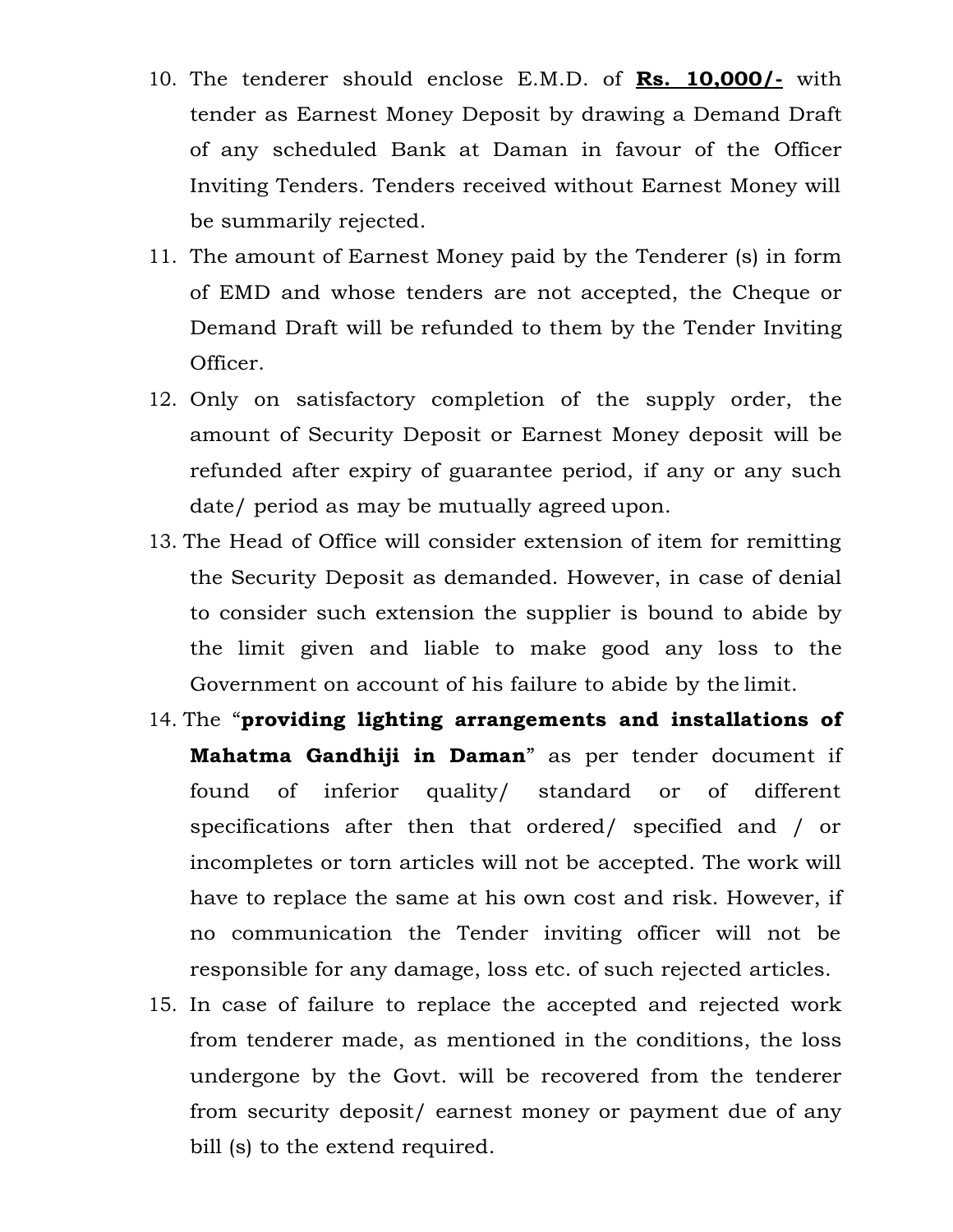- 16. In case of failure to do the "**providing lighting arrangements and installations of Mahatma Gandhiji in Daman**" ordered for as per conditions and within the stipulated time limit, the same articles will be obtained if required from the tenderer who offered next higher rates or from any other sources, as may be decided by the Tender Inviting Officer and the loss to the Govt. on account of such purchases sale be recovered from the former supplier from security deposit/ earnest money deposit or bill (s) payable. The tenderer shall have no any right to dispute with such procedure.
- 17. If any time after the order "**providing lighting arrangements and installations of Mahatma Gandhiji in Daman**" the tender Inviting Officer shall for any reason what so ever not required the whole or part of the quantity as per specification in the order the Tender Inviting Officer shall give notice in writing to the supplier who shall have no claim to any payment of compensation whatsoever on account of any profit or advantage which the supplier might have deprived from the supply of article in full quantity of articles not having been purchased not shall have any claim for compensation by reason of any alteration having been done in the original instructions which shall involved any curtailment of the supply original contemplated..
- 18. The Earnest Money/ Security Deposit(s) paid by the Tender earlier against any tender(s) or supply order(s) is/are not adjustable with EMD or Security Deposit required by these conditions.
- 19. All bills should be in DUPLICATE and should invariably be mention the number and date of supply order.
- 20. If possible the tenders will be opened in presence of Tenderer or their representative if any present in the office of the Tender Inviting Officer.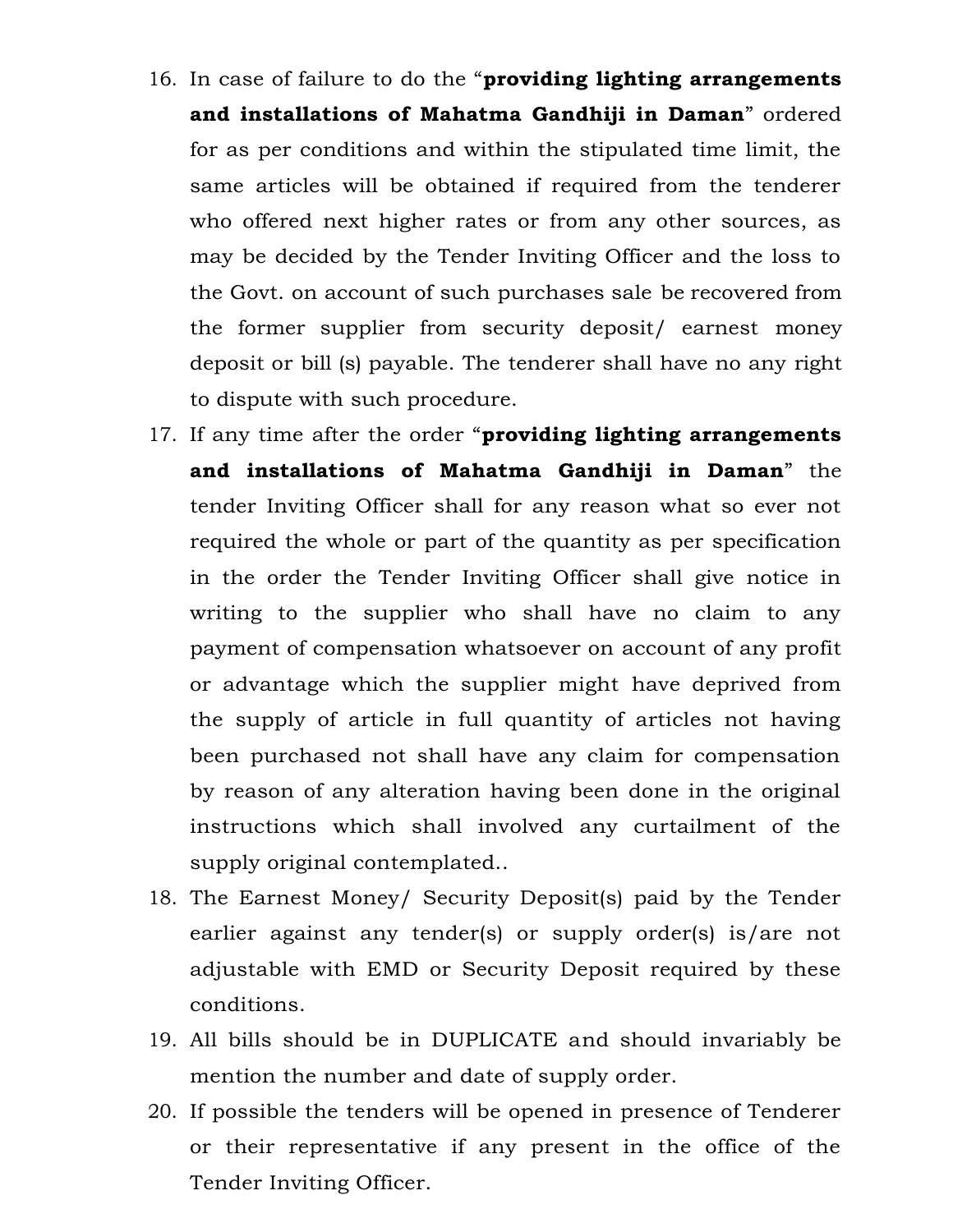- 21. The right to accept or reject without assignment any reason any or all tenders in part or whole is reserved with the Tender Inviting Officer and his decision(s) on all matters relating to acceptance or rejection of the tenders as a whole or in part will be final and binding to all.
- 22. The tender offer received which do not confirm with the terms and conditions of this office will be summarily rejected.
- 23. If the tenderer whose tender/quotation is accepted fails to execute the work order within stipulated time the EMD of such tender will stand forfeited to the Govt. and the for the supply shall stand terminated with no further liabilities on either party to the contract.
- 24. The tenderer shall submit the GST registration certificate of the firm, PAN card and three years IT return of the firm/proprietor.
- 25. No Separate agreement will be required to be signed by the successful tenderer(s) for the work of the contract for supply. Rates tendered/offered in response to the concerned tender/quotation notice shall be considered as acceptance of all legal purpose.

#### **26. Eligibility Criteria:**

a) The agency should have executed similar lighting work of any government organization. A proof in the form of workorder must be attached along with the tender.

b) The agency should have a single workorder of similar work of atleast 2 lakhs or above.

27. If, in the opinion of the Authority, it is necessary to carry out any additional work, the Bidder shall carry out such additional work and with the prior authorization of the Authority. Fees for such additional work shall be decided by mutual agreement at rate similar to that finalized for other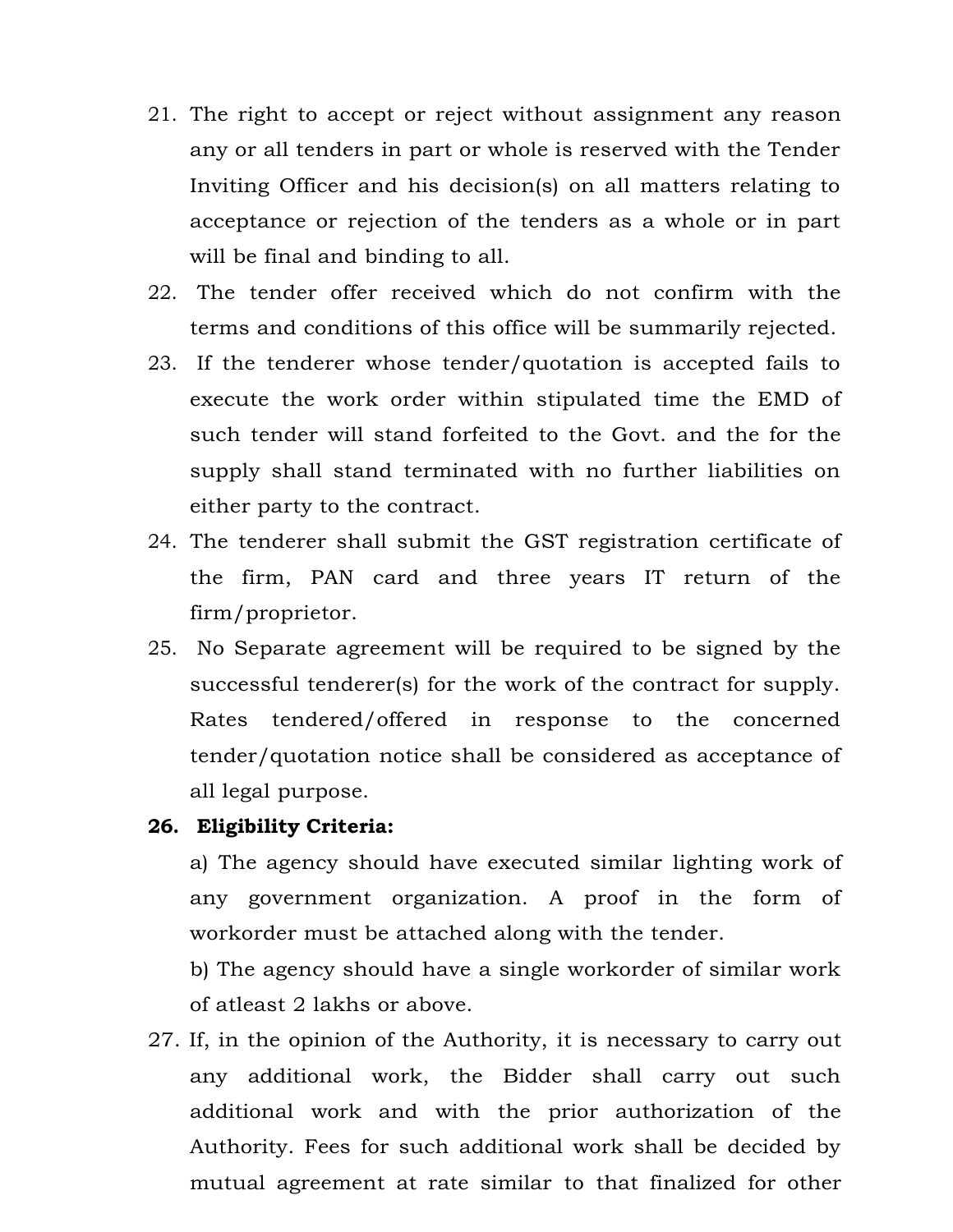similar project.

28. The tender is also available on Website [www.daman.nic.in](http://www.daman.nic.in/) which can be downloaded and rate can be offered by interested agencies/supplier/manufacturer in a sealed envelope superscribed as "**providing lighting arrangements and installations of Mahatma Gandhiji in Daman***"*  addressed to Deputy Director Tourism, Daman.

The above conditions are accepted and are binding to me and my assignee.

Signature of the Supplier Sd/-Date: /08/2018 Tender Inviting Officer,

**NOTE: Please return the copy of the conditions duly signed along with your tender/quotation.**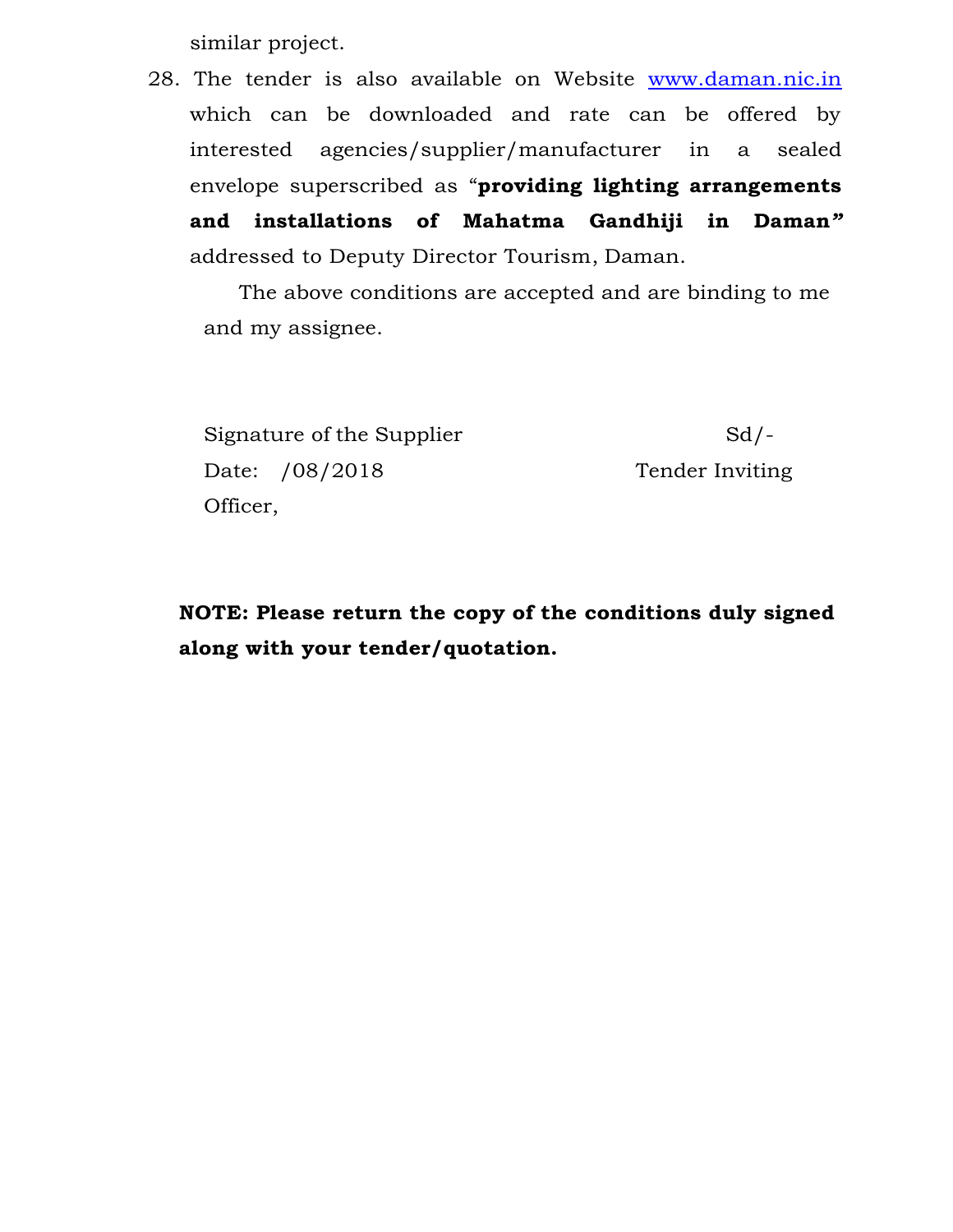# **ANNEXURE –I (SCOPE OF WORK)**

- 1. Providing Series type Decorative lighting along with design frames of Gandhiji and his portrait shape lighting at the pedestrian bridge (Moti Daman to Nani Daman) on 2nd Oct 2018.
- 2. Artistic light installations at the pedestrian bridge on the theme of Mahatma Gandhiji and Swachh Bharat Abhiyan.
- 3. The agency should create a kind of memory wall showcasing all the major events of Mahatma Gandhiji's life through light, famous quotes and paintings of Mahatma Gandhiji commemorating his 150th Birth anniversary.
- 4. The agency must ensure that all the lights are operational and if any defects are to be found must be resolved immediately.